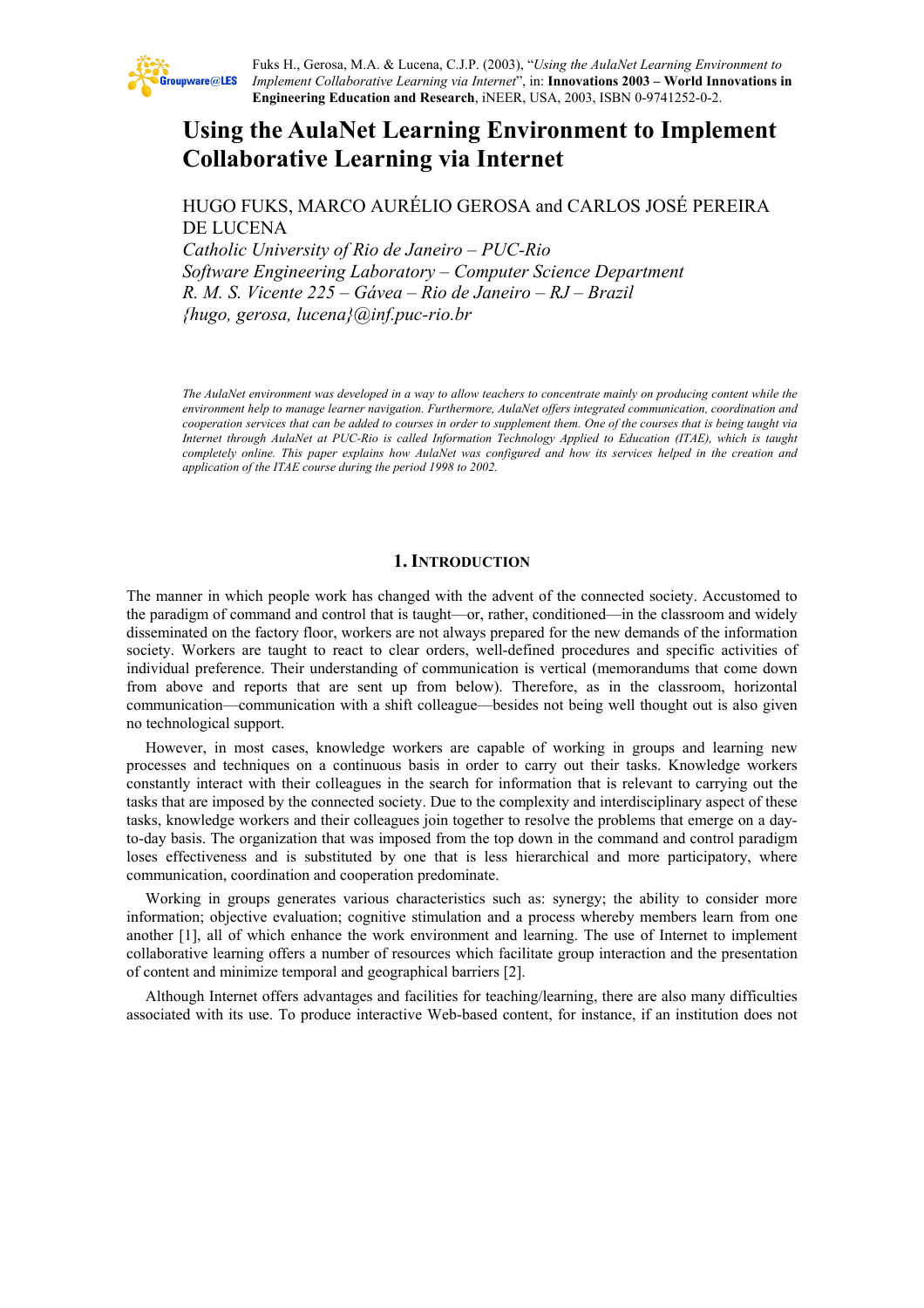provide support for it, teachers must comprehend technologies that sometimes are not part of their expertise. To reduce these difficulties they can use environments, like AulaNet, that separate content from navigation. This lets them concentrate on the production of content, using habitual tools such as word processing programs, while leaving the management of learner navigation to the environment. Additionally, integrated communication, coordination and cooperation services can be added to courses, and some environments supply reports so that teachers can follow up learner participation.

It was with this scenario in mind that the Information Technologies Applied to Education (ITAE) course was designed. The aim of the course is to get students to learn to work in groups with information technology, turning them into Web-based educators. It is a regular subject offered at PUC-Rio to postgraduate and Computer Engineering students. The class has been conducted since 1998 and is taught wholly on Internet through AulaNet. AulaNet is a learning environment that was developed based on a groupware approach, for helping teachers in the task of implementing collaborative learning via Internet. It supports "anytime/anywhere" interaction among the group and manages learner navigation through content. The AulaNet server is freeware and can be downloaded from http://guiaaulanet.eduweb.com.br. The users have access to it by them web-browsers.

This paper presents the results obtained and the difficulties encountered in the development, application and integration of the course within the groupware environment. In Section 2, a collaboration model that guided the development of the AulaNet environment and ITAE course is presented. In Section 3, the AulaNet services are presented, detailing how they were used in the ITAE course. Section 4 discusses integration of the course into the environment and its application. Finally, Section 5 concludes the paper.

### **2. THE COLLABORATION MODEL**

Potentially, at least, collaboration can produce better results than individual work. A complementing of skills and individual efforts occurs in a group. By collaborating, members of a group receive feedback that early on permits them to identify inconsistencies and communication breakdowns in thinking processes and, together, they can seek ideas, information and resources to resolve the problems.

The contribution of different understanding or the exposure to alternative points of view can enhance learning [3]. Group members can monitor individual thinking and the group structure provides social support and encouragement for individual effort [1]. Groups are able to pool more ideas and information from different sources and are more creative at generating options and probing their advantages and disadvantages than are single individuals [4]. Also, through formulating ideas in their words, and receiving evaluation from peers, students' knowledge, thinking skills and meanings are socially constructed [2].

In order to be successful, collaboration requires additional effort to coordinate the members of a group. Without such coordination, much of the communication effort will not be taken advantage of during cooperation. That is, in order for the members of a group to be able to operate together in a satisfactory manner it is necessary that commitments assumed in participant interaction be carried out during joint work in a shared space. Coordination also deals with conflicts that may harm cooperation in the group. The diagram shown in Figure 1 summarizes these main concepts.



FIGURE 1. THE COLLABORATION MODEL

The AulaNet environment and the ITAE course were developed with this model in mind. In AulaNet, all services are organized into three main types: communication; coordination and cooperation. The next section presents AulaNet and how it was used for the ITAE course.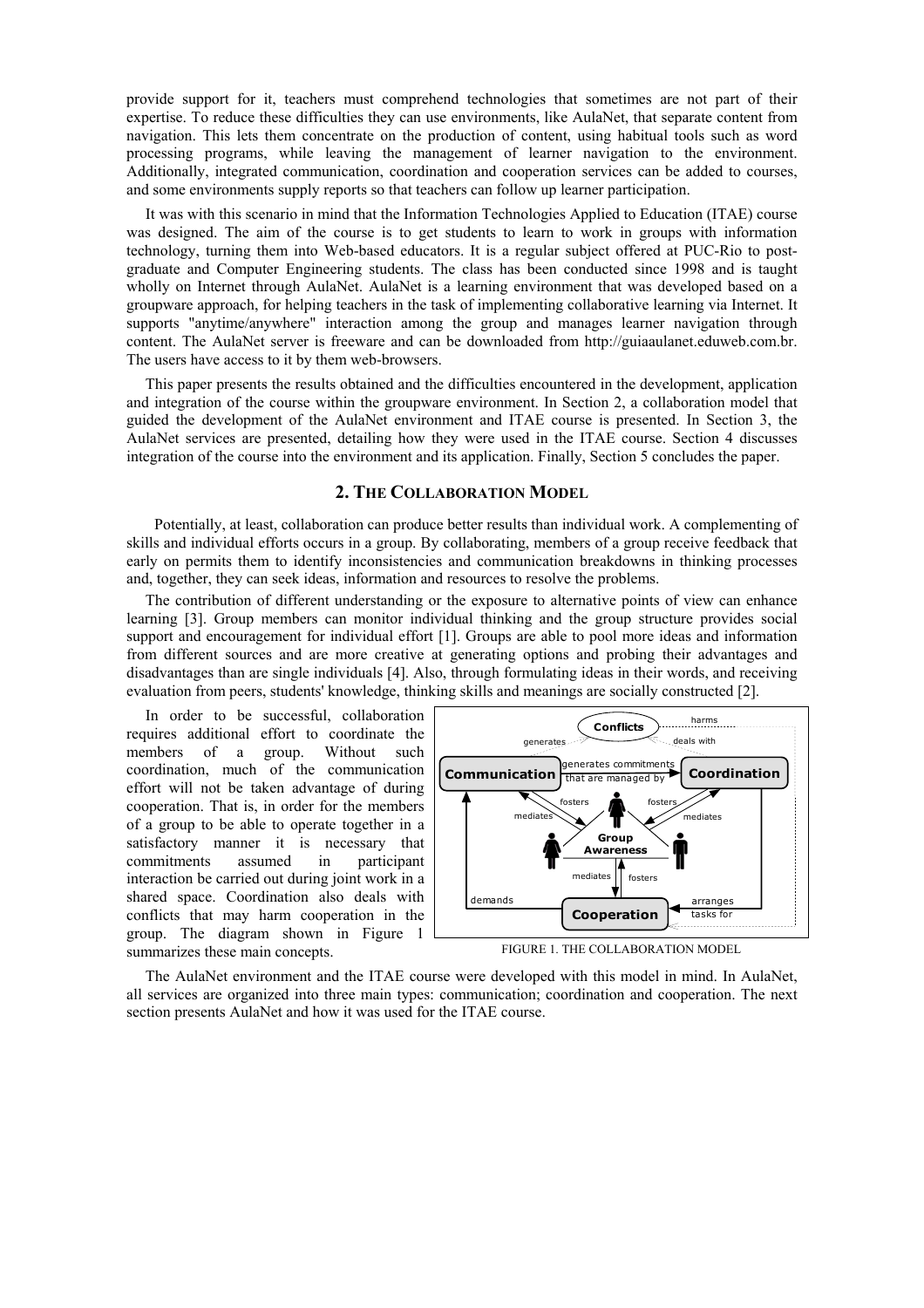# **3. THE ITAE COURSE IN THE AULANET ENVIRONMENT**

AulaNet is a freeware environment based upon a groupware approach for teaching and learning on the Web. It was created in 1997, and has grown and developed since then with the help of doctorate, master's degree and undergraduate students, who maintain it and improve it with topics from their research. A comparison with other environments can be found at [5].

In AulaNet courses, teachers **ALI** can have three different roles, which may or may not be assumed by the same person. The coordinator's role is to design the course, defining and configuring the services that are made available to learners. The author's role is to produce and insert content. The mediator's role is to animate the group, maintaining order, motivating and evaluating learner participation. In the ITAE course there are two coordinators who also assume the author's role, and there are mediators, who vary from one semester to the next.



FIGURE 2. THE AULANET INTERFACE

The AulaNet services are placed at the disposal of coordinators during the creation and maintenance of a course, enabling them to select those they wish to make available to learners in the menu represented as a remote control unit (Figure 2). During the ITAE course, the teacher gradually makes more AulaNet services available to help the learners understand the environment in which they are studying.

#### **3.1. Communication Services**

**Contact with the Teachers** is a channel for students to contact the teaching staff. Messages are sent through electronic mail to the mediator or coordinator, depending upon the learner's choice, and remain available in the environment for subsequent consultation. Students use this service to resolve operational doubts and to make comments or complaints. When the subject of the message is of interest to the entire group, the mediator asks the learner to post it on the **Discussion List** or **Conference** service.

The **Discussion List** acts like a mailing list and is used to communicate with the entire group through textual messages. When a message is posted on this service, besides being filed within the environment it also is sent to the electronic mailbox of all participants. Consequently, everybody is aware of the activities on the **Discussion List**, even if they do not enter the environment. In AulaNet, the messages are shown as a chronologically sorted list. In the course this service is used by the mediator to send coordination messages to the group.

**Conference** is a conferencing system where it is possible to reply to messages, make comments, suggestions or otherwise. The replies appear indented underneath their related messages, forming a threaded discussion. This structure permits organization by topics, with related messages below the original topic message. The **Conference** service is used on the course to develop in-depth course themes and topics selected by the group.

The **Debate** service is a real-time conversation through textual chat. In the ITAE course, the topics are divided into classes and the Debate is used for weekly discussions. Since it is a synchronous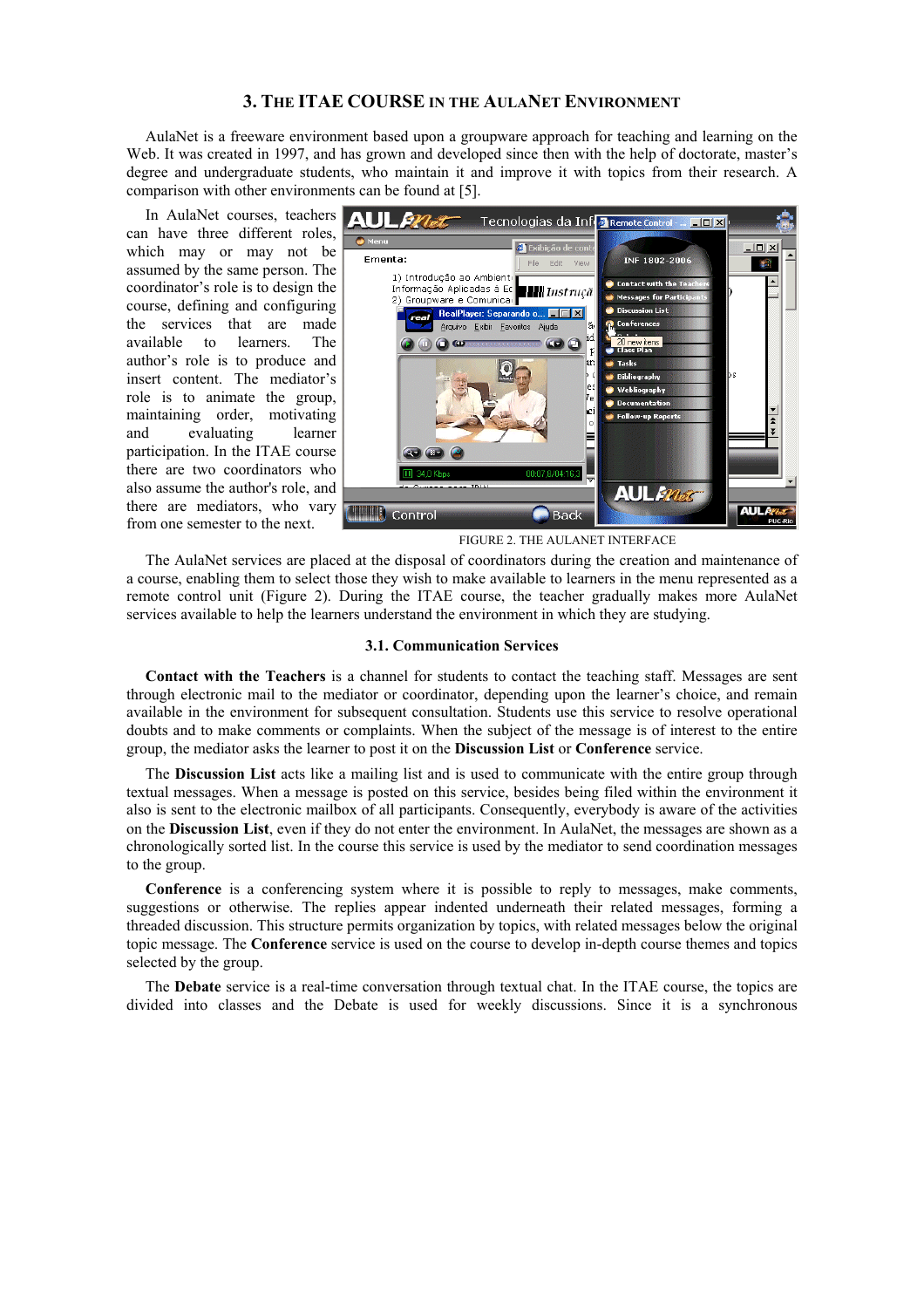communication tool, before beginning the course learners are informed about the time slots that should be reserved for debates.

Finally, **Messages for Participants** enables members who are simultaneously connected to the environment to contact each other through messages that open up in new windows. Participants on the ITAE course use this service to communicate individually during a debate, to request information or even just to greet each other.

AulaNet implements message categorizing in the **Discussion List** and in the **Conferences** service. Message categorizing helps organize large volumes of messages, reducing information overload on the participants [6]. The coordinator chooses the desired categories and, upon sending a message, participants have to select the one that most reflects their intention (as can be seen in Figure 3). Once they have been categorized, the messages can be put into groups and reports can be produced giving details of how the discussion is progressing and the different types of learner contribution.



FIGURE 3. CATEGORY SELECTION

The course coordinator chose the following categories for the **Discussion List**: *Presentation* for the participant's self presentation; *Notice* for notices; *Alert* for messages about deadlines, debts and incentives; *Question* and *Answers* to resolve doubts about course methodology or conduct opinion surveys or elections; *Operational Problems* to report problems; and *Generic*, for messages that did not fit into any other category. In **Conferences** the following categories were chosen: *Seminar* for the message that starts the discussion; Question, Argumentation and Counter-Argumentation for discussion (these categories are based on the IBIS – Issue Based Information Systems – argumentation model [7]); *Clarification*, to solve doubts and misunderstandings; and *Generic* for messages that did not fit into any other category.

#### **3.2. Coordination Services**

The **Tasks** service is used to assign work to learners. The AulaNet manages task resolution file submissions and lets the mediators make assessments and comments. This service is used to assign a task at the end of the course. To resolve this task the learners have to collaboratively produce interactive multimedia digital education content for the course. The coordinator selects content that is good for inserting into the course, so that subsequent groups can take advantage of it (authorship for the new content is credited to the original authors), as will be detailed in section 4.5. The environment also allows configuring so that a learner's task resolution is visible to the others of the same group. This is allowed in the ITAE since the tasks themes are all different and having access to the work produced by colleagues motivates the learners, who know that members of their group will be viewing their work [8]

The **Lesson Plan** is where the coordinator structures the educational content, separating it into classes. The learners can access any content at any time during the period the course is being taught. The ITAE lesson content is made up of video, slide presentations and supplementary texts. AulaNet also allows learners to take private notes about a class that remains on file for their personal viewing, allowing them to save doubts, observations, comments, pending tasks, etc. for each examined content. An instructional designer can use the Lesson Plan service to select and structure the contents of the course.

The **Follow-Up Reports** make it possible to quantify and qualify learner participation. The teacher chooses the grade intervals and their corresponding concepts for asynchronous and synchronous events. AulaNet offers reports about the average concept of the learners, effective contributions, frequency of participation in debates, quantity of contributions per service, use of categories and detailed information of each service.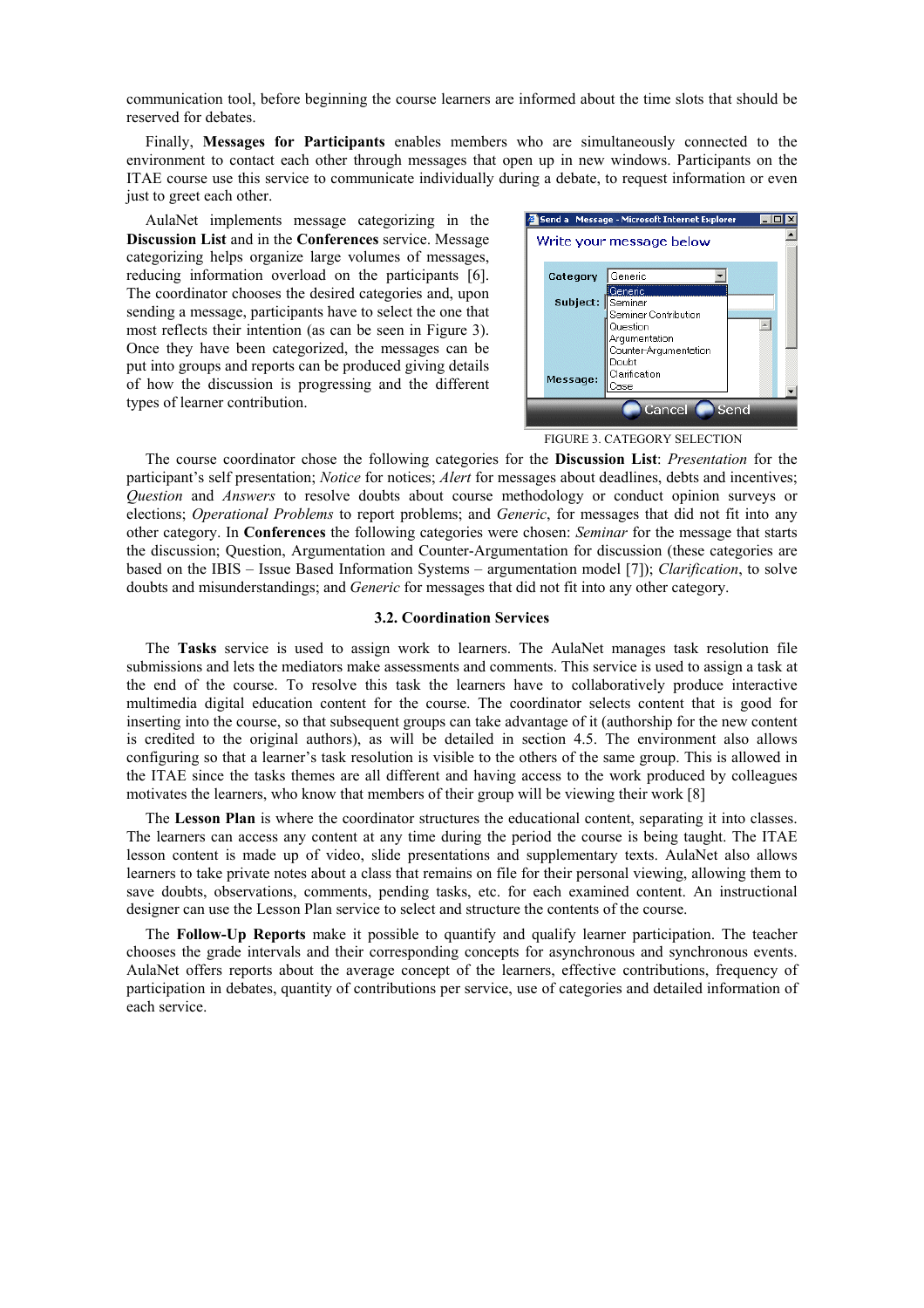#### **3.3. Cooperation Services**

The cooperation services provide the means for cooperative learning [2], problem resolution and course co-authorship, both for teachers (**Teacher Co-Authorship**) and learners (**Learner Co-Authorship**). The cooperative services also include a list of extra content topics that are not associated with any specific lesson (**Documentation**), and references to textbooks (**Bibliography**) and Internet pages (**Webliography**). The ITAE uses **Bibliography**, **Webliography**, **Documentation** and **Learner Co-Authorship** cooperation services. The **Learner Co-Authorship** service is used to permit learners to supply new content to the course, which is validated by the coordinator.

# **4. CONSTRUCTION AND REFINEMENT OF THE COURSE**

The use of the AulaNet environment does not presuppose the use of any specific methodology. The environment can be used to supplement traditional classroom, although originally it was designed to support collaborative learning. The ITAE, which exemplifies this use, has been taught since 1998 as one of the courses of the Computer Science Department of PUC-Rio and is entirely taught via Internet within the AulaNet environment. The objective of the ITAE course is to foster educators to use the new technologies available for teaching/learning. The course syllabus comprises topics such groupware concepts, digital communication, Web-based instruction (IBW), learningware, interactive multimedia, learning environments, implementation of IBW and knowledge communities. Each of these topics is discussed in specifics sessions using the AulaNet services Conferences and Debate.

#### **4.1. Educational Content**

In order to develop attractive content, besides understanding the subject matter, other skills are normally required such as instructional and graphic design skills and Web programming, which sometimes teachers do not possess. The ideal situation is for a teacher to have the support of a team that has these skills. Nevertheless, a team of this type requires a high level of financial resources. Since the ITAE course did not have such resources, it was developed over a period of time and a large proportion of its educational content was re-used and added to with the help of the learners.

At the beginning, the course structure included a weekly, live face-to-face class that was transmitted to outside students, and a debate via Internet, using AulaNet's *Debate* service. This embryonic version of the ITAE course served to generate educational content, which was produced by recording the teachers' presentations during the weekly classes and by copying the transcripts of the chat sessions. As it was generated, the content was made available within the environment and learners could access it at any time and from any computer connected to Internet.

Each subsequent edition of the course, with some adaptation, took advantage of the content produced in previous ones. The learner's final task of preparing new educational content about a theme that had been discussed in the course helped to generate new content. This demonstrates the evolutionary aspect of the generation of a community—that is, the passing along of an existing culture and evolution to new participants.

Commencing around the fifth edition, learners began to complain that some of the course content was out of date, mainly some parts of videos recorded during the first edition. In addition, various references made to Internet pages in slide presentations were no longer valid. The major obstacle that was encountered in updating the content was the difficulty in editing video due to the complexity of modifying only part of a speech without having to re-record it. Media such as text and slide presentations do not present this type of problem. External Internet page references also generated problems, because links change frequently, forcing the teacher to constantly check all references.

Moreover, the idea is that the course should supply only some initial references and the learners must find others in order to prepare their contributions. As a result, the references consulted by each learner, in general, are different from those found by others, and bring new information to the group. In addition, it is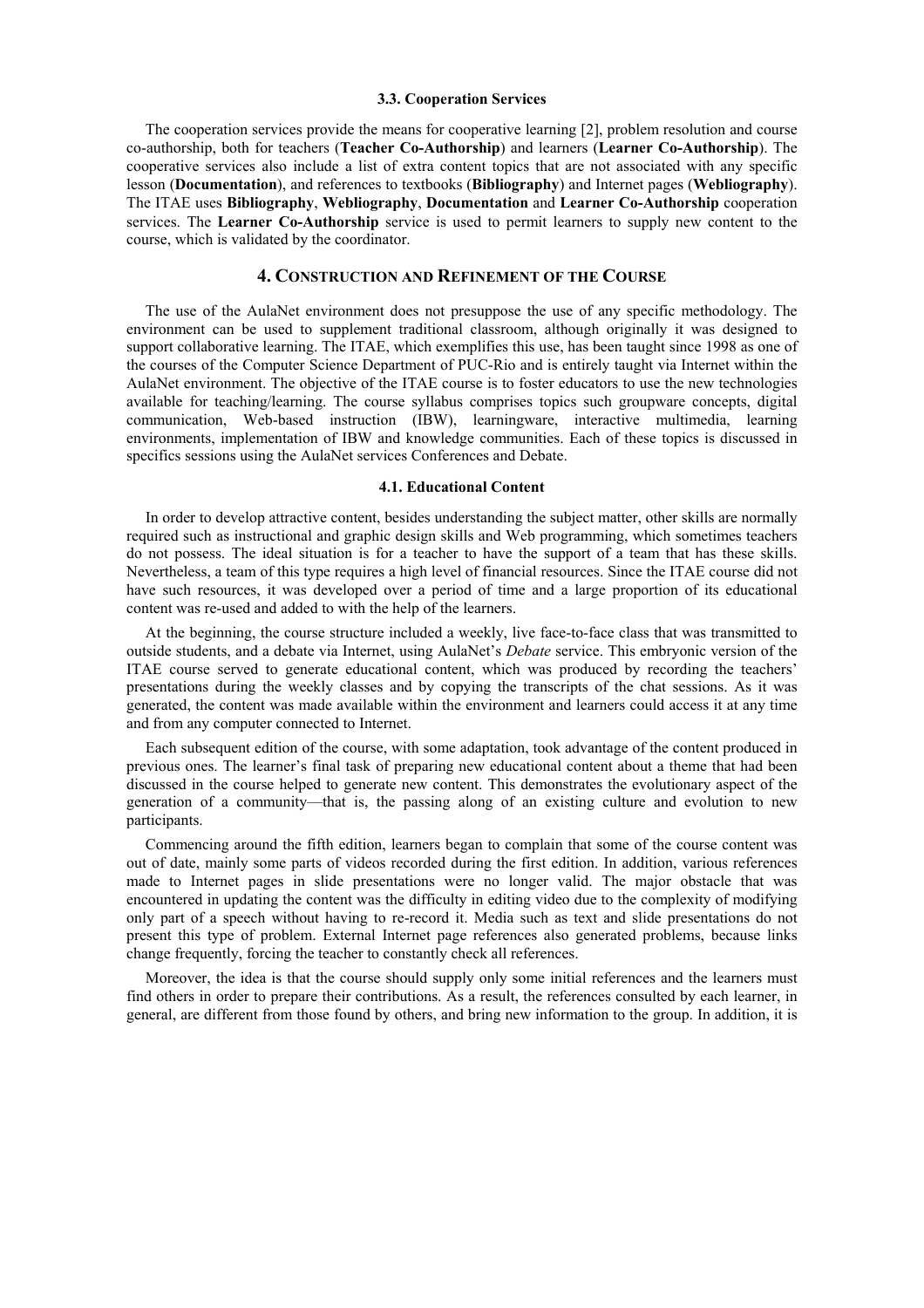part of the course to train learners to find their own source of information on the Web, because this action is of fundamental importance for Web-based educators.

Although they liked the content, learners affirmed while evaluating the course that the learning process occurred mainly during the exchange of points of view and experiences with other learners. In this evaluation, some learners, who were new to the field of information technology, complained about the excessive use of technical terms and suggested that a course glossary be created.

#### **4.2. Evaluation of the Learning Process**

Evaluation of learners on the ITAE course is based on their participation and the quality of their contribution [9]. Although AulaNet contains an evaluation service in the form of exams with questions, the ITAE course does not use this service to evaluate learners based upon collaborative rather than individual tasks. To help the teacher accompany the students and to make it possible for learners to evaluate their own level and quality of participation, follow-up reports generated by AulaNet were used to present information about the quantity, quality and type of participation [10], as can be seen in the Average Grade Report shown in Figure 4. To supply qualitative information, each participation has to be evaluated by the mediators, who need to grade and comment individual participation in the **Debate** and the messages in the **Conferences** service. The **Discussion List** messages are not evaluated, as they are not part of the tasks assigned to learners.

The message evaluation provided feedback to the authors regarding their contribution as well as a point of reference for other learners. Knowing they were being evaluated, the learners worked hard to obtain good grades for their messages, which led to an improvement in the quality of the contributions in comparison to previous editions, when the evaluation system had not yet been adopted. Despite this positive effect, some learners complained about a lack of knowledge of the judging criteria and a possible inhibition of learners to send in contributions, knowing they were being graded. Most of the learners recognized that message evaluation was useful, encouraging them to participate in a more and better fashion, and they regularly checked the reports to see their progress and to compare their own participation against that of their colleagues.

| <b>AUL<i>mat</i></b>   |                     | <b>TIAE</b>         |                                    |  |
|------------------------|---------------------|---------------------|------------------------------------|--|
| Menu                   |                     |                     |                                    |  |
| Participants           | Conferences<br>8(6) | Debate<br>8.08(4)   | <b>Average Concept</b><br>8.63(10) |  |
| Adriana                | Good / 9.82         | Very active / 9.5   | 9.69                               |  |
| Gustavo                | Regular / 7.12      | Very active / 9     | 7.48                               |  |
| <b>Hiran</b>           | Regular / 7.61      | Very active / 8     | 8.37                               |  |
| <b>Judith</b>          | Good / 9.5          | Very active / 9.5   | 9.5                                |  |
| Leonel                 | Good / 9.29         | Active / 6.88       | 8.32                               |  |
| Márcio                 | Regular / 7.75      | Very active / 9     | 8.85                               |  |
| Mariano                | Good / 10           | Very active / 9.38  | 9.75                               |  |
| Pedro                  | Good / 9            | Very active / 9     | q                                  |  |
| Renata                 | Good / 9.24         | Very active / 9     | 9.15                               |  |
| Rodrigo                | Reqular / 7         | Low active $/ 3.33$ | 7.33                               |  |
| Weight                 | 6                   | 4                   | 10 <sub>1</sub>                    |  |
|                        |                     |                     |                                    |  |
| <b>Back</b><br>Control |                     |                     |                                    |  |

FIGURE 4. FOLLOW-UP REPORT

However, monitoring the learning process uses up a lot of a teacher's time [11]. The mediators must accompany, assess and motivate the learners and answer their doubts. They must constantly monitor the interaction in order to maintain order and netiquette, and give timely feedback to the group, avoiding anxiety and frustration. Since more than 800 messages are sent to the course during each semester, evaluation becomes an arduous task.

## **4.3. Participant Introduction to the Course**

Since the fifth edition of the course, during the first week participants have been asked to introduce themselves to bring them closer together as a group and to discourage them from feeling inhibited in any way. They are supposed to explain why they are taking the course, give their names and occupations, their expectations, and describe their previous experience with the subject matter.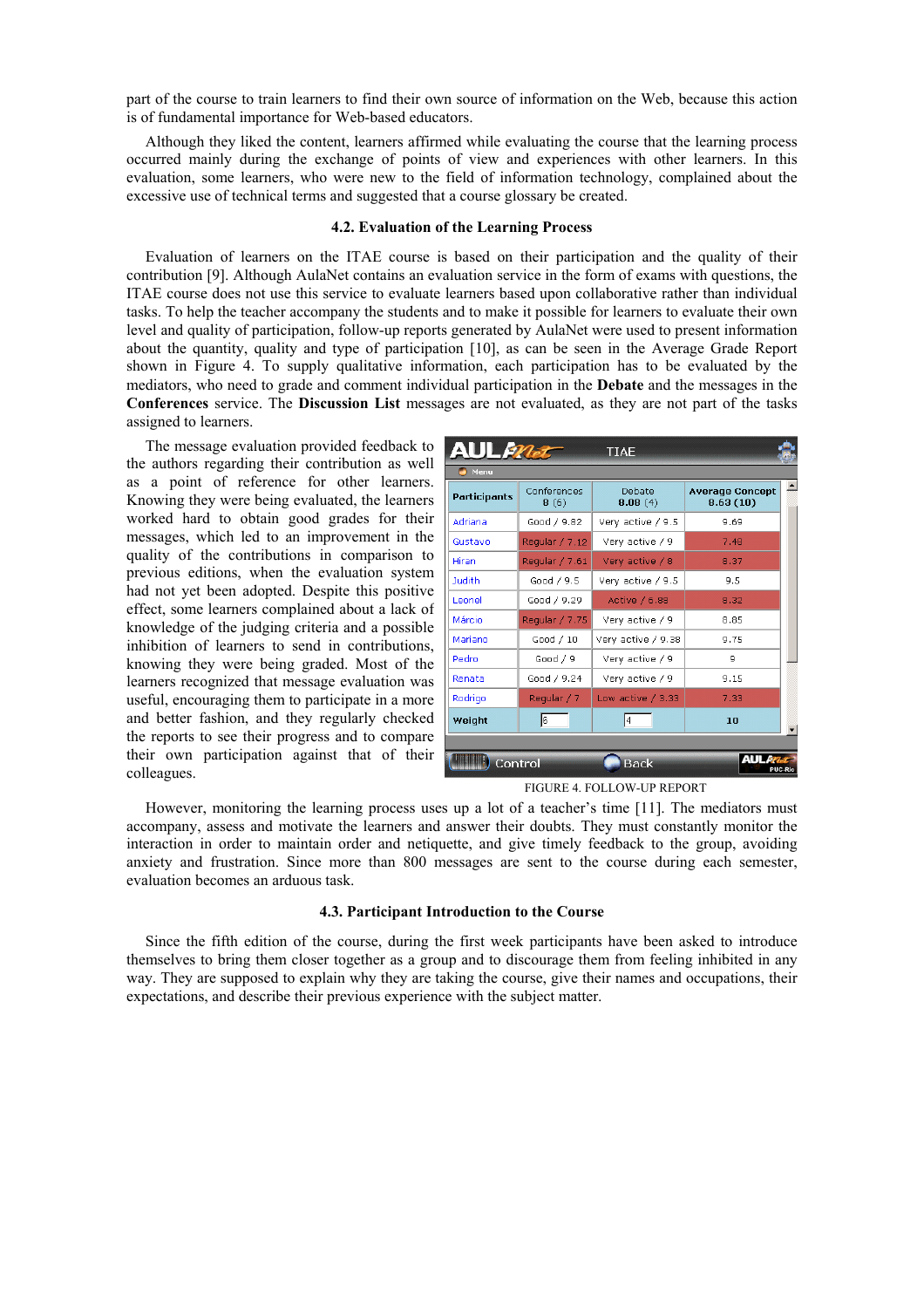In order to help learners understand how things should be done, the first class assigned to a mediator is always "Introduction to the AulaNet Environment and the ITAE course." During this class, the AulaNet services and the ITAE course methodology are explained as well as the behavior that is expected from the participants, and the learners have the opportunity to make free use of the environment, without being evaluated.

# **4.4. Content Discussion**

As the objective of the ITAE course is to train educators, the reversal of roles between teachers and learners is encouraged. Thus, two special roles were created for the learners: Conference leader and Debate moderator. The learners take turns in these roles each week during the run of the course topics. The conference leader is responsible for initiating the discussion through a message sent out on the Seminar category. In this message, the conference leader suggests an aspect of the week's topic, and expresses his or her point of view. Besides the message via Seminar, using this message as a hook the leader also posts three messages in the Question category for the other learners to discuss during the week. During this argumentation period, the conference leader is responsible for animating and keeping the Conference discussion dynamic. The moderator, meanwhile, is responsible for leading the *Debate* (chat), and the other learners are expected to participate in the Conference and Debate discussions, entering into greater detail regarding the topics under review. The refining of the methodology and the adoption of message assessment and structuring lead to the progressive increase of the number of messages per participant, from less than 15 in 1999.2 to 33 in 2000.1, 44 in 2000.1, 43 in 2001.1 and 53 in 2001.2.

#### **4.5. Collaborative Production and Evaluation of Educational Content**

At the end of the first part of the course, the students are put into groups of two to three people, based upon the profiles they had previously submitted. In this profile, the learners select their skills and interests in each one of the topics on the course. Based upon these selections, AulaNet suggests the group formations that best satisfy the criteria defined by the mediators (degree of skill and interest). The learners are then told about the groups and their respective topics. They may negotiate another topic with the mediators, as long as it is within the scope of the ITAE field of study.

The group organizes itself in order to produce interactive multimedia educational content and must submit it by a given date. Then, a period of collaborative evaluation begins during which time each group's content is assessed by the members of at least three other groups. This grading takes place in Conferences created specifically for this purpose. During these conferences, the learners discuss the problems regarding the content that has been produced. Once this period is over, the groups are given a new deadline to present a revised version that incorporates the contributions of their colleagues. The mediators evaluate this revised content and may select some of the work to become a part of the course.

# **5. CONCLUSION**

During the nine editions since 1998, when the ITAE course was first offered by PUC-Rio as a regular subject, many observations and considerations have been obtained which may be useful in order to prepare and perfect distance-learning courses via Internet. The AulaNet environment and ITAE course create a platform where it is possible to collect data and make experiments while the participants are working on the course. It is possible to observe how participants interact with the environment, collecting and analyzing data such as messages, grades, discussion threads, contact information and self-reports. Some results obtained can be found in [6] and [12]. These experiments and observations help to continually improve the environment, the course and the collaboration model presented in Section 2.

In the ITAE course, most of the communication and all content self-study is conducted asynchronously. In asynchronous events, learners can participate at a time and place convenient to them and appropriate to the task, having more time to reflect before composing their messages. In addition, although extrovert personalities send more messages than shyer members, they cannot dominate completely as in face-to-face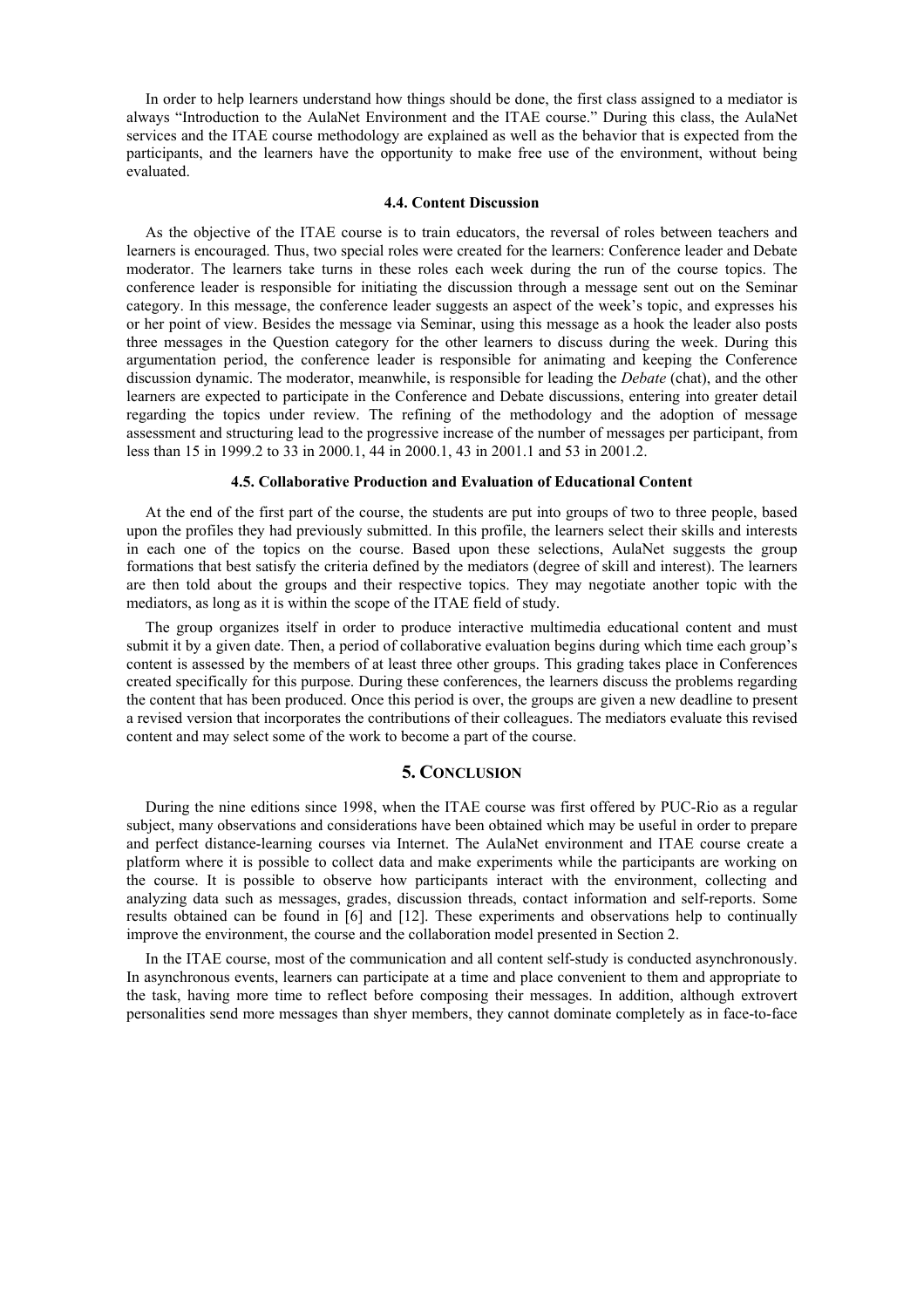or synchronous situations. Quieter members still have the opportunity to contribute, as described by [13]. However, by reducing the pressure to respond, since it can be done at any time, it is easier for a student to drop out of the group [14]. The mediators found that they had to demand regular contributions in an appropriate timeframe to avoid dispersion. The *Follow-Up* reports helped to identify who was or was not participating.

Communication among participants took on a fundamental role in the learning process through exchange of information and points of view. It also interconnected the group and made it possible for the mediators to coordinate activities and organize the participants, aiming for collaboration. Moreover, as described by [2], working with peers tended to reduce anxiety as learners discovered solutions to complex tasks, increasing satisfaction with the process and results. The groupware technology supported the collaborative learning activities, providing an environment where group interaction took place.

#### **ACKNOWLEDGEMENT**

The AulaNet project is partially financed by the Fundação Padre Leonel Franca, by the Ministry of Science and Technology through its Program of Excellence Nuclei (PRONEX) grant nº 76.97.1029.00 (3366), and also by the Multi-Agent Systems for Software Engineering Project (ESSMA) grant nº 552068/2002-0 and by the 1º article of decree 3.800, of the 20th of April of 2001. It is also financed by individual grants awarded by the National Research Council to: Carlos José Pereira de Lucena nº 300031/92-0, Hugo Fuks nº 303055/02-2 and Marco Aurélio Gerosa nº 140103/02-3.

#### **REFERENCES**

- 1. Benbunan-Fich, R. & Hiltz, S.R. "Impacts of Asynchronous Learning Networks on Individual and Group Problem Solving: A Field Experiment," *Group Decision and Negotiation*, V8, 409-426, (1999)
- 2. Harasim, L., Hiltz, S.R., Teles, L. & Turoff, M. "Learning networks: A field guide to teaching and online learning," 3rd ed., MIT Press, (1997)
- 3. Hiltz, S.R. "The Virtual Classroom: Learning without limits via computer networks," Norwood, New Jersey: Ablex Publishing Corporation, (1994)
- 4. Turoff, M. & Hiltz, S.R. "Computer Support for Group versus Individual Decisions," *IEEE Transactions on Communications*, 30, (1), pp. 82-91, (1982).
- 5. Zaina et al, L.A.M. "Analysis and comparison of distance education environments," *Proceedings of ICEE 2001*, <http://fie.engrng.pitt.edu/icee>, (2001)
- 6. Gerosa, M.A., Fuks, H. & Lucena, C.J.P. "Use of Categorization and Structuring of Messages in order to Organize the Discussion and Reduce Information Overload in Asynchronous Textual Communication Tools," *7th International Workshop on Groupware*, CRIWG 2001, pp 136-141, (2001)
- 7. Kunz, W. & Rittel, H. "Issues as elements of information systems," *Working Paper no. 131*, Institute of Urban and Regional Development, Univ. of California, Berkeley, (1970)
- 8. Burd, B. "Using the Internet to Teach Software Engineering," *Electronic Proceedings of the INET'97*, Internet Society, (1997)
- 9. Thorpe, M. "Assessment and 'third generation' distance education," *Distance Education*, 19 (2), pp 265-289, (1998)
- 10. Dushastel, P.A. "Motivational Framework for Web-Based Instruction," *Web-Based Instruction*, Educational Technology Publications, (1997)
- 11. Salmon, G. "E-moderating: the key to teaching and learning online," ISBN 0749431105, (2000)
- 12. Fuks, H., Gerosa, M.A. & Lucena, C.J.P. "The Development and Application of Distance Learning on the Internet," *Open Learning*, Vol. 17, N. 1, ISSN 0268-0513, pp. 23-38, (2002)